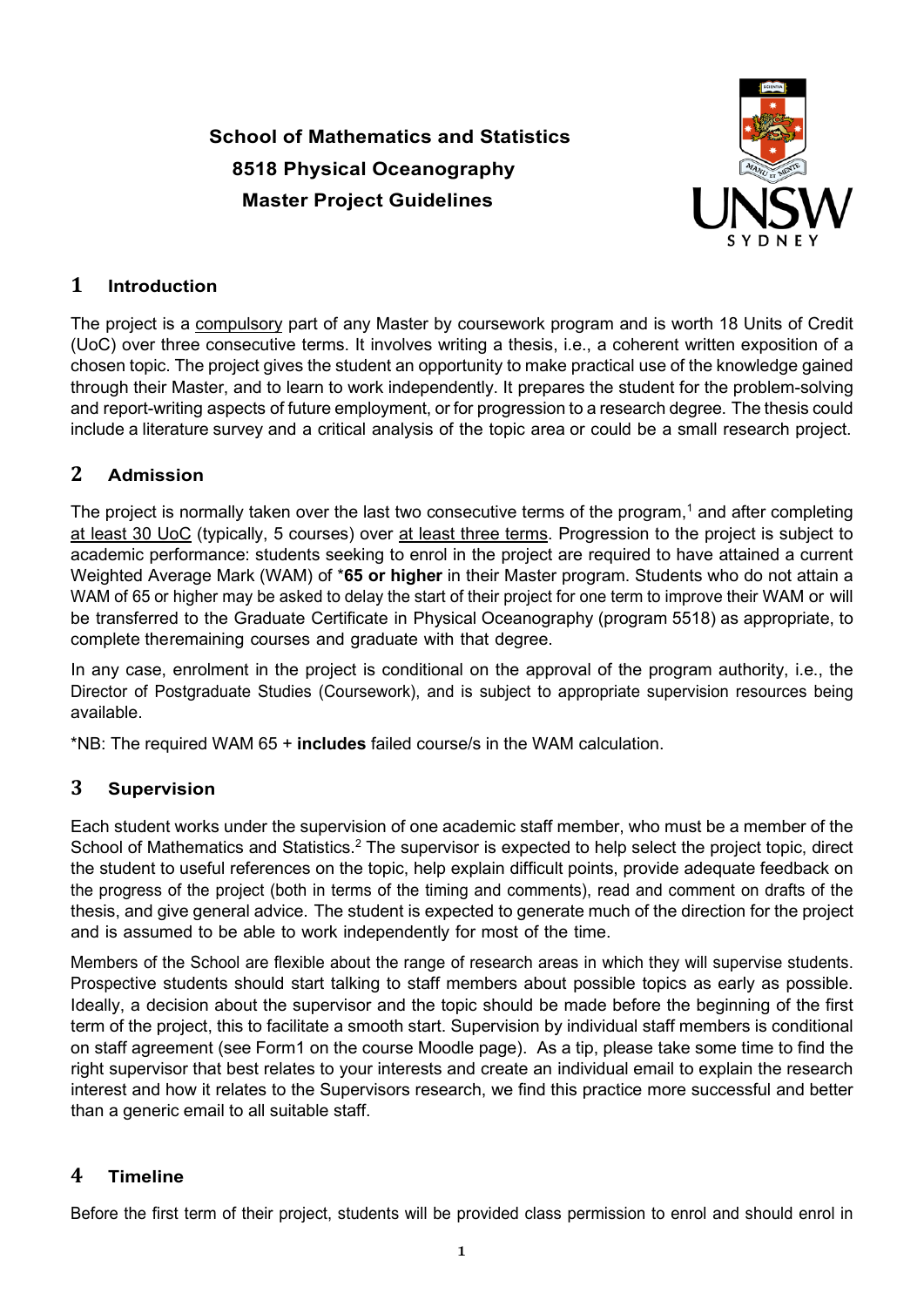MATH5207 ('Physical Oceanography Research Project') as part of their program. Then, they should complete **Form 1 task in Moodle**, which requires details of your thesis topic and supervision. Information in Moodle is required **to be completed by Friday Week 1 of that term**. If no supervision is in place the student won't be permitted to continue and will be dropped from the course.

<span id="page-1-0"></span> $\rm ^1$ For part-time students, the project terms - up to 4 - must be consecutive as well.

 $^{2}$ In certain circumstances, when it is in the obvious interest of the project, a co-supervisor may be appointed. The co- supervisor can be another staff member of the School, or an academic from another UNSW School/Faculty. Co-supervision must be approved by the Director of Postgraduate Studies (Coursework).

Students will be enrolled into MATH5207 for subsequent terms, following the 1<sup>st</sup> term for the following 2 consecutive terms.. At the end of the last term, students need to obtain approval from their supervisor to submit their thesis, prior to submission, by completing **Form 2 task in Moodle**, which is approval to submit their Master's Thesis, finalised in Moodle by the end of Week 8 of the final term of the project (term 3). Theses submitted without the approval of the supervisor through **Form 2 task in Moodle**, will not be assessed. Students should ensurethat their supervisor has sufficient time in which to provide feedback on final drafts of their thesis prior to Week 8. Students who do not get their supervisor's approval for submission, will normally be awarded with the Graduate Diploma in Physical Oceanography (program 5518).

The due date for submission of the thesis is normally **4.00PM on the final day of Week 10 of the final term of the project**.

After consultation with the supervisor, the Director of Postgraduate Studies (Coursework) may approve an extension of time to submit the thesis (no greater than 4 weeks) on the grounds of illness, accident, disability, bereavement or other compassionate circumstances that have affected a student's work in more than in a minor way.<sup>4</sup> In granting the extension, the Director of Postgraduate Studies (Coursework) is to ensure the length of the extension is commensurate with the time the student was unable to work on their project and the extension does not unduly advantage the student over those who submitted in accordance with the initial deadline. Importantly, late thesis submission, even when approved by the Director of Postgraduate Studies (Coursework), is likely to delay the student's graduation. Due to sponsorships and visa requirements, international students are required to gain approval from the UNSW International Student Experience Unit (ISEU, [https://student.unsw.edu.au/international\)](https://student.unsw.edu.au/international) prior to the extension request.

If the thesis is submitted late with no good reason, the following rule will be applied. The final project mark *F* will be calculated as

R if 
$$
R < 50
$$
,  
50 + ( $R - 50$ ) $e^{-0.03 \times n}$  if  $R \ge 50$ ,

where *R* is the recommended mark before taking lateness into account, and *n* is the number of days that the thesis is overdue.

In agreement with the above, the students should conform to the following timeline. "**T1" refers to the** first project term, "T3" refers to the 3<sup>rd</sup> and final project term. For part-time students, this timeline should be adapted pro rata.

<span id="page-1-1"></span> ${}^{3}$ Forms can be downloaded from the School website.

 $^4$ This does not apply to anything that affects a student's work. For instance, the University expects that employmentrelated matters will not affect a student's study. Anything related to a student's social, or sporting life is also not included.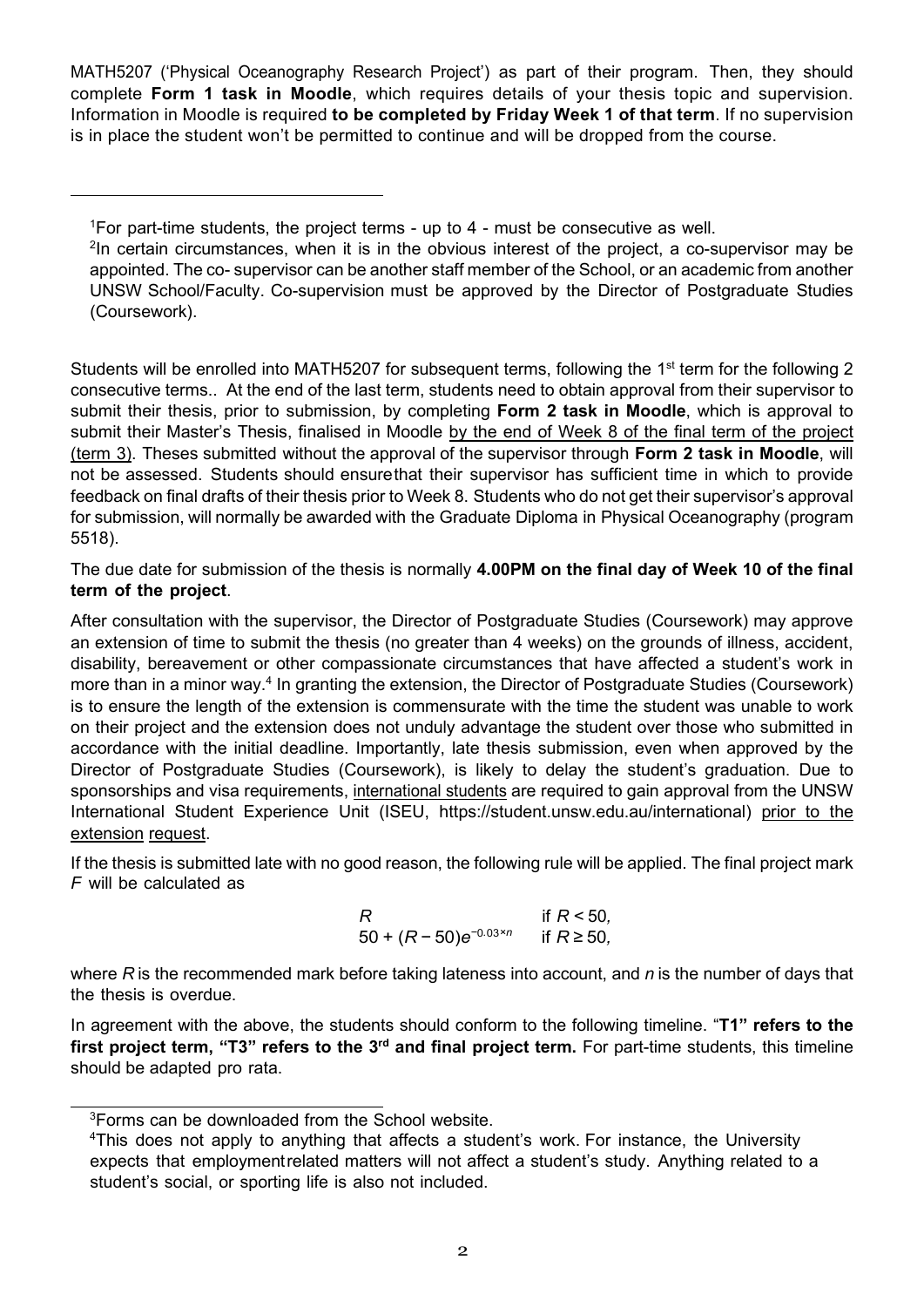| Before the start of T1,<br>ideally during the previous term | Talk to staff members about potential project topics, and select a potential<br>supervisor            |
|-------------------------------------------------------------|-------------------------------------------------------------------------------------------------------|
| Two weeks<br>before the start of T1                         | <b>Complete Form 1 in Moodle, nominating the supervisor and</b><br>formalising the topic              |
| Τ1                                                          | Research, reading, discussion and understanding of the topic                                          |
| By the beginning of T3                                      | Outline of project and significant piece of writing                                                   |
| T3                                                          | More reading and deeper understanding of the topic, writing of the thesis                             |
| Around Week 6, T3                                           | Give substantial draft to supervisor for approval of submission                                       |
| By the end of Week 8, T3                                    | <b>Complete Form 2 in Moodle, attesting the supervisor's</b><br>approval for submission of the thesis |
| 4.00PM, Friday, Week 10, T3                                 | Submission of the thesis                                                                              |
| Study period, T3                                            | Oral presentation of the thesis (see Section 6 below)                                                 |

### **5 Thesis format**

The thesis should be in 12pt font, singly spaced (or one-and-a-half spaced). Typically, a thesis should be between 40 and 60 pages in length.<sup>5</sup> Students must typeset their thesis using appropriate mathematical typesetting software, normally LaTeX. The software to be used should be discussed and agreed with the supervisor at the commencement of the project. Students should allow for time to become conversant with the typesetting software. The thesis should be organised as follows:

• A cover page, showing (1) the UNSW crest; (2) the full title of the project; (3) the name of thestudent; (4) the name of the supervisor; (5) "School of Mathematics and Statistics, UNSW Sydney";

(6) the month and the year of submission; (7) "Submitted in partial fulfilment of the requirementsof the degree of" the degree.

- The plagiarism form, where the student declares that the thesis is their own work (see Section [7\);](#page-3-1)
- (optional) <sup>A</sup> statement acknowledging the extent and nature of any assistance received in the pursuit of the project.
- An abstract, concisely describing the content, scope, and results of the project.
- A table of contents.
- The thesis body organised in several chapters (including an introduction and <sup>a</sup> conclusion).
- <sup>A</sup> reference list, including all the references cited in the thesis and arranged alphabetically by author.

The following skeleton LaTeX file has been created to help students get started:

• [unsw-sms-masters-thesis-template.tex](http://www.maths.unsw.edu.au/sites/default/files/unsw-sms-masters-thesis-template.tex)

This LaTeX template works in conjunction with the following UNSW crest files and UNSW thesis style file (adapted for the School):

<span id="page-2-0"></span><sup>&</sup>lt;sup>5</sup>In certain circumstances, when it is in the obvious interest of the project, the thesis can be shorter or longer. This shouldbe discussed with and approved by the supervisor and the Director of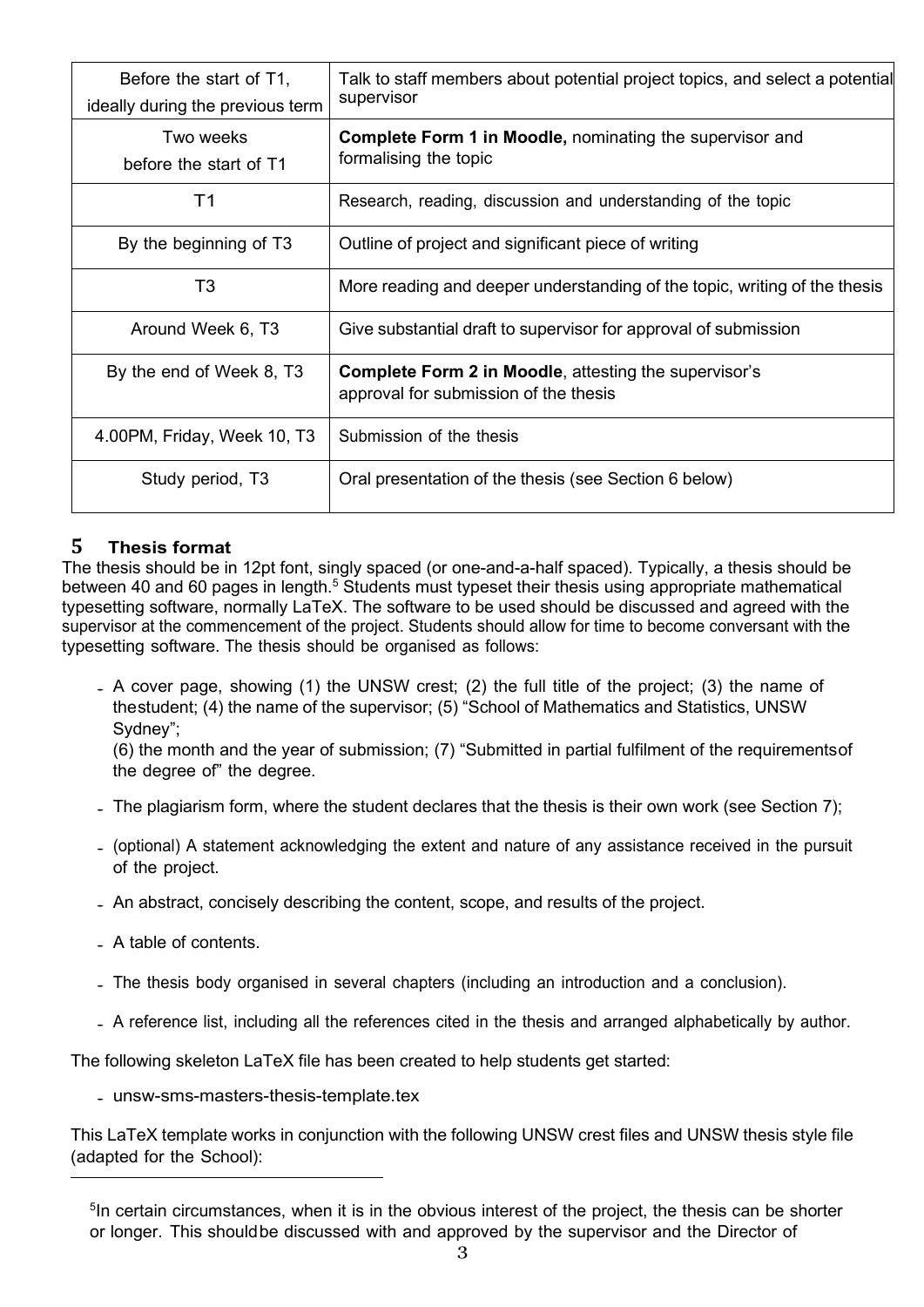Postgraduate Studies (Coursework).

- [unsw-crest.pdf](http://www.maths.unsw.edu.au/sites/default/files/unsw-crest.pdf)
- [unsw-crest.eps](http://www.maths.unsw.edu.au/sites/default/files/unsw-crest.eps)
- [unswthesis.cls](http://www.maths.unsw.edu.au/sites/default/files/unswthesis.cls)

(These files need to be saved in the same folder as unsw-sms-masters-thesis-template.tex for correct compilation.)

Students are required to submit two electronic (in pdf format) copies of their thesis through the Moodle course page, by the set deadline. A submission link (usually through Turnitin) will be provided. It is the student's responsibility to allow sufficient time before the submission deadline of Week 10.

### <span id="page-3-0"></span>**6 Assessment**

The thesis will be assessed for quality in four major areas, each of which being equally important:

- Exposition: structure and presentation of the thesis, including definition of the problem, organisation of the argument, clarity in terms of writing style and illustrative materials.
- Literature coverage: sufficient introductory and summary material, position of the topic in a wider context, review, and critique of relevant literature in the field.
- Critical analysis and insight: understanding of the problem and/or model, justification and implementation of the appropriate method and techniques, quality of the discussion (analysis and interpretation), appropriateness of conclusions and recommendations.
- Originality: new contribution by way of modifying or extending earlier methods, by developing new examples, or by application to a new area.

Normally, the thesis will be assessed by two reviewers, one being the supervisor and the other being another academic member of the School nominated by the supervisor. $6$  Both reviewers will provide a written assessment and mark based on the above criteria. Each mark contributes 40% toward the final mark.

### **Oral presentation**

Typically, in the term study period following the submission of the thesis, the student gives an oral presentation of 15 minutes on their thesis to staff members of the School, interested visitors and other students. A short session of Questions & Answers follows.

The presentation is worth 20% of the final mark. The presentation will be assessed on: engagement; knowledge displayed; motivation presented for the study of the topic; description of contributions/achievements; description of results; clarity of verbal discussion; clarity of slides/figures; keeping to time; and responses to questions.

# <span id="page-3-1"></span>**7 Fraud and plagiarism**

Plagiarism is the presentation of the thoughts or work of another as one's own. Examples include:

• direct duplication of the thoughts or work of another, including by copying material, ideas or concepts from a book, article, report, or other written document (whether published or unpublished), composition, artwork, design, drawing, circuitry, computer program or software, website, Internet, other electronic resource, or another person's assignment without appropriate acknowledgement.

<span id="page-3-2"></span> $\mathrm{^{6}The}$  reviewer's name must be kept confidential from the student until the examination process is complete and the reviewer has indicated their approval to be identified.